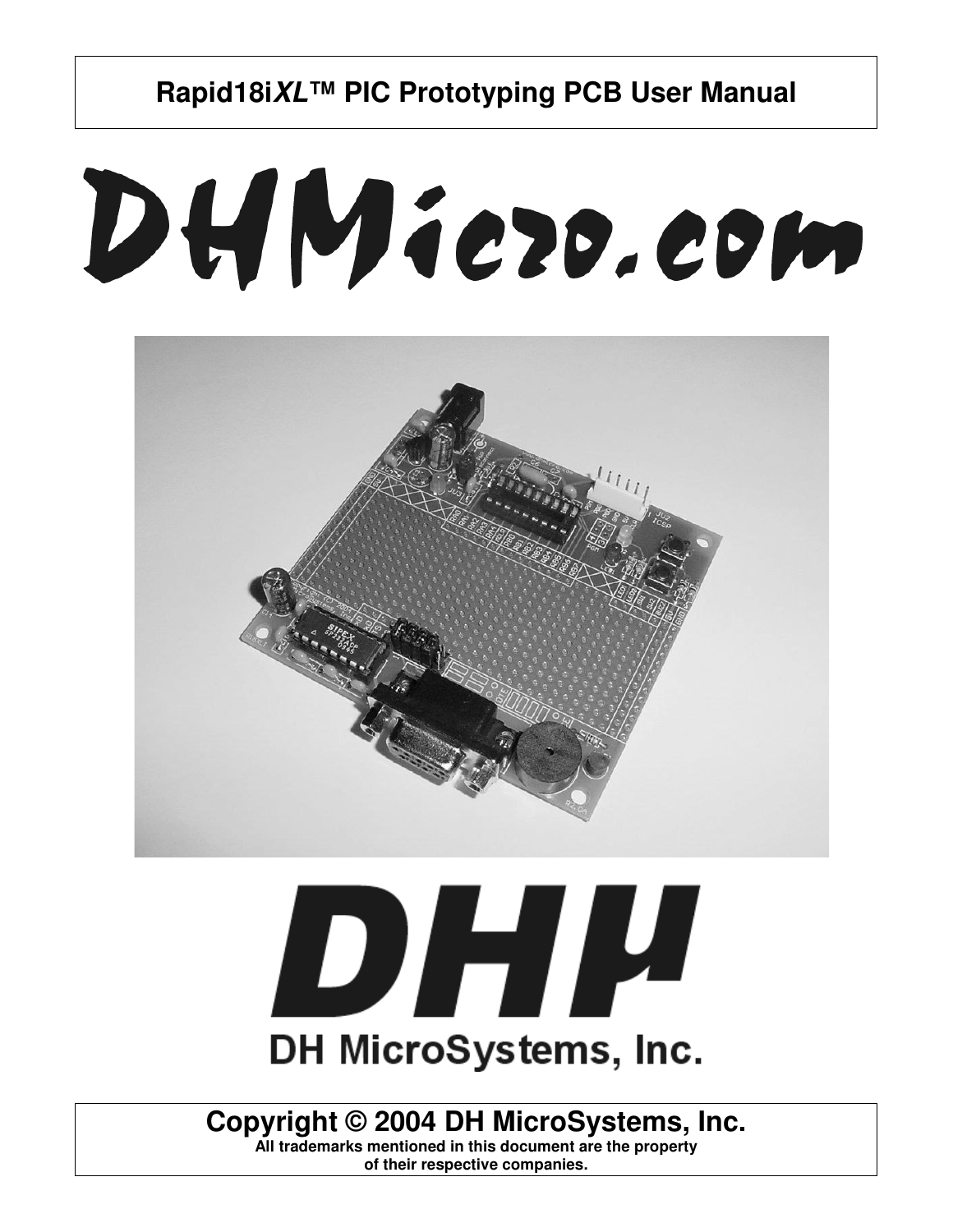# **Description**

This is a PCB designed to facilitate the rapid prototyping of a device based on an 18 pin MicroChip PIC microcontroller.

To allow users to focus on their application, we take care of key housekeeping tasks associated with a microcontroller-based device. To this end, our PCB features several power supply options, an 18 pin footprint for the microcontroller, and several oscillator options. This board also supports in-circuit programming with a dedicated ICSP header.

Users can construct their application circuit in our generous a generous prototyping area with space available for several IC's and/or numerous discrete components.

Like our Rapid18i prototyping board, the Rapid18iXL board has common I/O components; it has the same 2 push buttons, 2 LEDs, and a buzzer. It also has a RS232 interface that can be jumper configured for DCE configuration for attachment to a PC, or as DTE for attachment to another prototyping board (no null modem cables required). See last page of this document for detailed serial interface information.

This board is constructed as a 2-layer throughhole board with clearly marked components on its silkscreen layer, and ample space between components so population of the board can be done by anyone with basic soldering skills.

# **Additional Resources**

Numerous sources of information are available for both beginning and advanced users.

Microchip Technology Inc. manufactures the PIC microcontroller line. Their website can be found at **www.microchip.com**. It contains datasheets for all of their microcontrollers, app-notes, and code samples for a variety of applications.

Another excellent on-line resource for Microchip PIC development is the Piclist at **www.piclist.com**. It contains project info, code examples, and links to PIC related sites.

Beginner users might also consider the books published by Square 1 Electronics. They can be found at **www.sq-1.com**.

This list is by no means comprehensive. Many other excellent websites and publications are available and this list is only intended as a starting point for the beginner.

# **Features**

#### **General:**

- Overall board dimensions 3.50" x 3.25".
- PCB is a 2-layer board with solder masks on both sides and a silk screen graphic.
- 31 x 13 pin prototyping area (403 pins total).
- Power and GND bus lines run the length of the prototyping area on both sides
- All 13 microcontroller port pins and ~MCLR pin brought out to a clearly labeled strip along the top of the prototyping area.
- ICSP header.
- 4 corner mounting holes.

#### **Microprocessor:**

- Compatible with all MicroChip PIC 18 pin DIP packaged microprocessors.
- PIC16C52, 54, 56, 58, 554, 556, 558, 61, 620, 621, 622, 71, 710, 711, 712, 715, 716, 717, 84, PIC16E623, 624, 625, PIC16F627, 628, 818, 819, 83, 84 (and others).

#### **Oscillator Options:**

- Crystal or ceramic resonator (DC-20MHz).
- Ceramic resonator with internal capacitors (DC-20MHz).
- RC oscillator.

#### **Power Supply Options:**

- Footprints provided for either TO-92 or TO-220 voltage regulators.
- Footprint provided for DC power receptacle.
- Power-on LED.

#### **User I/O Options:**

- 2 push buttons.
- 2 LEDs.
- Piezo buzzer.
- RS232 interface.

#### **Requirements**

In order to assemble and use this board, a user needs to have basic electronic tools and some skill in their usage, and an 18 pin PIC microcontroller and the tools required to write code and program the executable file onto the controller. Additionally, if this board was purchased as a bare PCB, then a number of discrete components are also required to stock it appropriately for use.

**Copyright © 2004 DH MicroSystems, Inc. All trademarks mentioned in this document are the property of their respective companies.**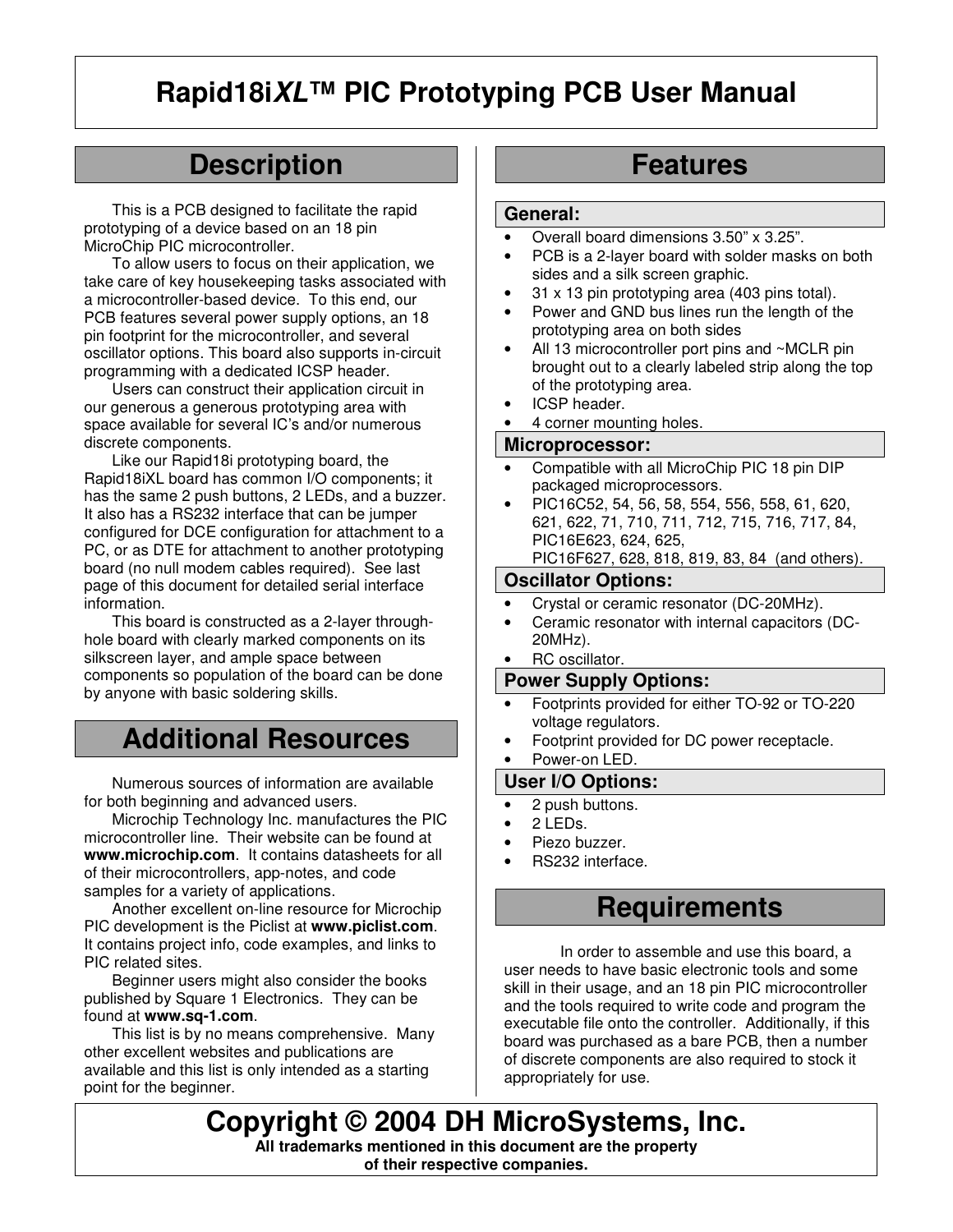

# **Construction**

#### **Partlist:**

If you purchased this as a kit, then it included the following components:

- Printed circuit board
- IC1-18 pin socket
- X1-4MHz ceramic resonator
- VREG1-78L05 voltage regulator (TO-92)
- DC power receptacle
- JU2-ICSP header
- JU3-Jumper block with shorting jumper
- C1-47uF electrolytic capacitor
- C2, C4, C5, and C8-0.1uF capacitors
- R1-470 Ohm, 1/8W, resistor
- R3-10k Ohm, 1/8W, resistor
- D1-Green LED
- D2-1N4148 diode

If purchased as a kit including parts to complete the user I/O circuitry then it also included:

- SW1 and SW2-tactile push-button switches
- LED1 and LED2-red and yellow LEDs
- BUZZ-5V piezo buzzer
- Q1-2N2222 (TO-92) NPN transistor
- R4, R7, and R8-10k Ohm, 1/8W, resistors
- R5 and R6-470 Ohm, 1/8W, resistors

If purchased as a kit including parts to complete the RS232 interface then it also includes:

- IC2-232 driver IC and 16 pin socket
- DB9F connector
- JU1-2x5 pin header & 4 shorting jumpers
- C9 to C13-0.1uF capacitors
- C14-47uF electrolytic capacitor

# **Copyright © 2004 DH MicroSystems, Inc.**

**All trademarks mentioned in this document are the property of their respective companies.**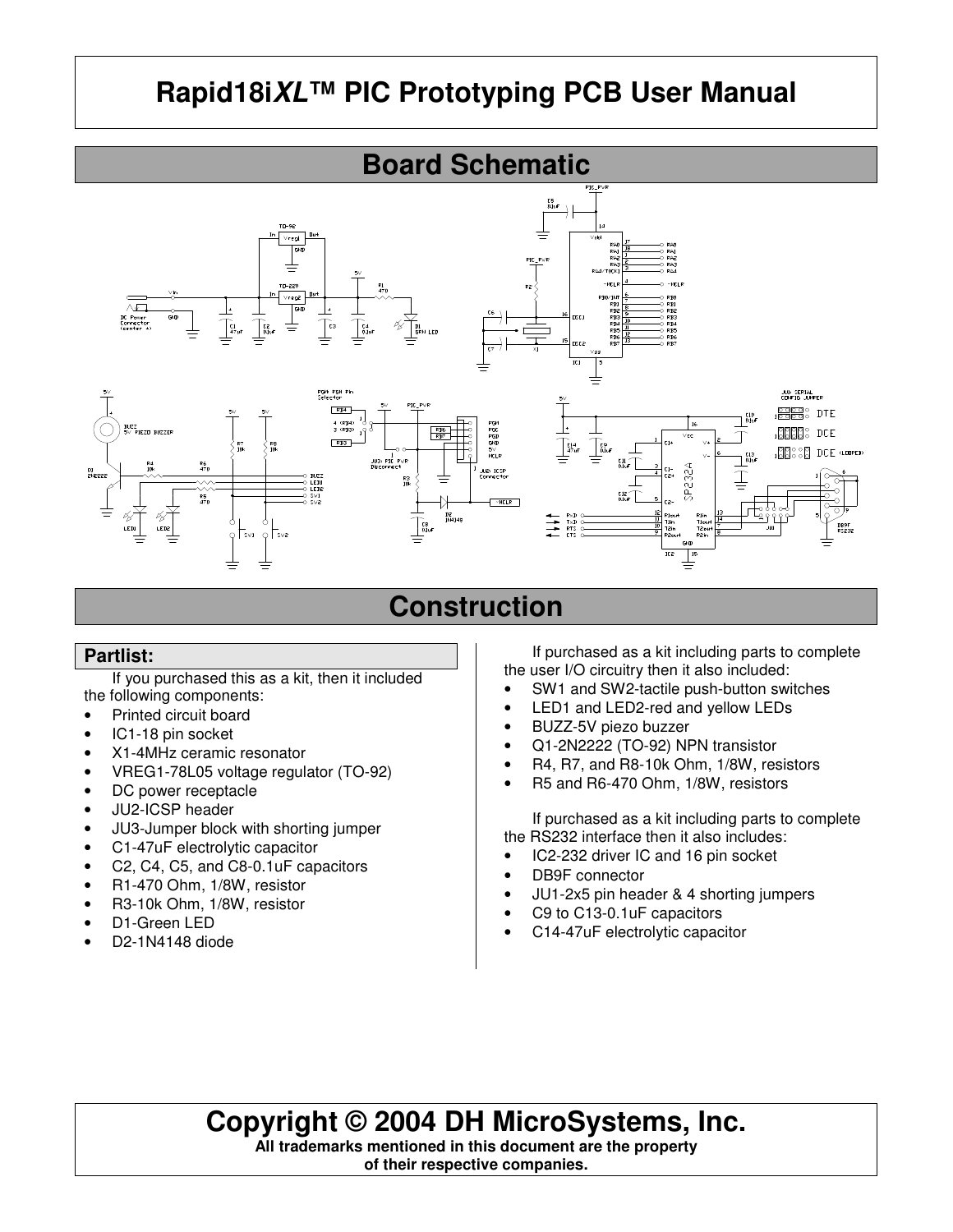# **Construction (Cont.)**

#### **Microcontroller Options:**

This board will support any 18 pin DIP packaged Microchip PIC microcontroller. The pin descriptions depicted in the schematic on the previous page and on our PCBs represent only basic port definitions for each pin. Refer to the Microchip datasheet for all the features and alternate pin definitions for the microcontroller that you select for use.

 R3, C8, and D2 are attached to the ~MCLR pin (D2 is added for ICSP compatibility). These components can be omitted and a new reset circuit can be constructed in the prototyping area per instructions found in the Microchip datasheet for your microcontroller.

#### **ICSP:**

 Note: refer to Microchip datasheets and appnotes for information on the isolation of ICSP related pins.

 ICSP signals are available on JU2 (refer to the schematic for pin signal assignments). Depending on what PIC is selected for use the **PGM** pin may be RB3 or RB4; to configure for either short *either* (not both) position **3** or **4** on the jumper labeled **PGM** with a short length of component lead left over from the construction of this board. Refer to the Microchip datasheet for the PIC you select for the assignment of the PGM pin.

 JU3 isolates the PIC from the boards power supply; it should be disconnected when the prototyping board is attached to an ICSP programmer. This jumper eliminates the possibility of excessive loading of the ICSP programmer by other board components or by the users application circuitry. Re-jumper JU3 when the ICSP programmer is disconnected and the board is to be powered via the onboard power supply.

 If you are not planning on using an ICSP programmer JU2 can be omitted, JU3 can just be permanently shorted with a bit of component lead, and D2 can be replaced with another bit of component lead.

#### **Oscillator Options:**

 Several oscillator options are available with this board: ceramic resonator, crystal oscillator, and RC oscillator (kits ship with a 4MHZ ceramic resonator). Pertinent oscillator parts are R2, C6, C7, and X1. Select these components per instructions found in

Microchip datasheets for the microcontroller that you select for use.

#### **Power Supply Options:**

 This board will support several different voltage regulators in both TO-92 and TO-220 packages (kits ship with a TO-92 78L05) Note: install only one voltage regulator when assembling your board.

 Keep in mind the current requirements of your circuitry plus the microcontroller when you are selecting an appropriate voltage regulator.

 Depending on the requirements for the regulator you select, C1, C2, C3, and C4 may or may not be required and their values will vary. Refer to the manufacturers datasheet for your regulator you select for recommendations.

 A wall adapter can provide power when the DC power receptacle is installed. A 2.1mm ID, 5MM OD DC power plug with a positive center conductor is required. A bench supply can also be used; in this case omit the power receptacle and solder in red and black wires to the pins labeled **Vin** and **GND** respectively. Voltage should be 7.5-12VDC.

 A power-on LED may be installed by stocking R1 and D1 (a green LED).

#### **232 Interface Options:**

 This board offers a jumper-configurable 232 interface to allow the user to connect it to a PC or to another similarly equipped prototyping board. Details regarding configuring this board as DTE or DCE can be found on the next page.

#### **Assembly:**

 Stock parts in their appropriate locations, paying attention to proper component alignment. Solder components to the PCB with a low wattage soldering iron. Lastly, trim off excess leads and clean off flux residue (if required) with an appropriate solvent.

 Construct your own circuitry in the open prototyping area. Microcontroller pins and I/O components are accessed through the labeled strip of pins at the top of the proto area. 5V and GND for your circuit is available on both left and right sides of the proto area in labeled strips.

 Note: parts are *not* provided to fill all PCB component footprints. The user should stock the board appropriately according to the requirements of any particular design.

**Copyright © 2004 DH MicroSystems, Inc. All trademarks mentioned in this document are the property of their respective companies.**